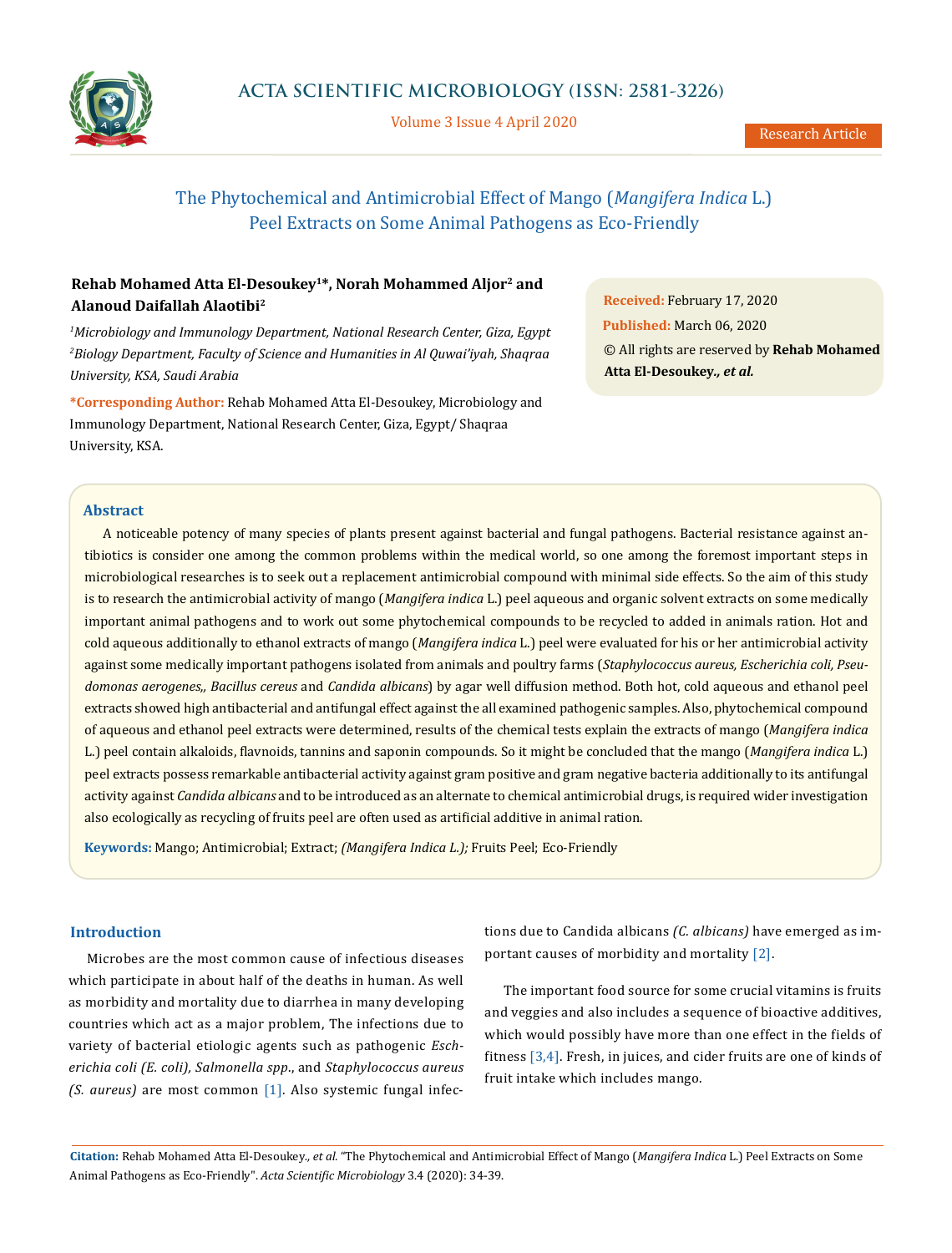The introduction of antibiotic resistance of positive meals borne pathogens and the reluctance of customers toward consumption of chemically handled items have encouraged the improvement of secure and herbal antimicrobials for meals merchandise and remedy of various illnesses [5]. Fruit peels are considered to be novel, effortlessly to be had, green, lowcost, eco-friendly, natural and financial source for antioxidants and antimicrobial marketers and mango peel is one in all them. Mango *(Mangifera indica L.)*, which belongs to the circle of relatives Anacardiaceae, is one of the most cultivated fruit in the international. Several million tons of mango wastes are produced yearly from factories. Peel which might be considered to be by means of-merchandise from industrial processing or consumption of the fruit contributes about 15-20% of the fruit that's generally discarded as waste [6,7].

Recently, mango peels have attracted full-size attention in the medical community because of their high content of precious compounds, such as phytochemicals, polyphenols, carotenoids, enzymes, diet E and diet C that have principal useful and antioxidant homes [8,9].

Efforts are constantly taken to improve approaches for correct usage of end result and greens wastes which is causing a severe disposal problem. The reutilization of biological wastes is of outstanding hobby considering the fact that, due to legislation and environmental reasons, the industry is progressively subjected to find an opportunity use for its residual rely i.E. Seed and peels.

More over traditional natural therapy can be a satisfying alternative in which some of the pathological situation where the scientific capsules become crippled but demands an sufficient amount of studies [10].

So the goal of this study is to research the antimicrobial hobby of mango *(Mangifera indica L.)* peel aqueous and organic solvant extracts on a few medically vital animal pathogens and to determine some phytochemical compounds to be recycled to introduced in animals ration.

### **Materials and Methods**

**1. Collection of plant substances:** Mango (*Mangifera indica* L.) used on this examine had been acquired from nearby marketplace in Alquieiya, KSA 2017.

- **2. Aqueous extraction:** Distilled water changed into boiled (10 ml), (about 5 gm of) dried plant peel have been introduced to the water and left to cool. Then were combined by way of the blender and filtered to get clear aqueous extracts (concentration about 50%). The extracts were saved at 4°C until to be use. But the recent aqueous extract has been organized immediately after boiling and filtration in line with [11].
- **3. Solvent extract:** Five g of dried plant peel changed into extracted with 10 ml of each solvent (Ethanol) saved for 24 h. Then, it changed into filtered the usage of Watman No.1 filter out paper. The solvent become evaporated to make the final quantity as half of of the authentic (concentration about 50%) according to [12].
- **4. Preparation of inoculums:** The inoculums (bacterial traces and fungi) had been isolated from large animals and chicken farms on the outskirts of Cairo. The traces of micro organism *(Staphylococcus aureus, Escherichia coli, Pseudomonas aerogenes, Bacillus cereus)* and fungi *(C. Albicans*) had been inoculated Sabaroud dextrose agar (SAB) (Purchased from Witan – Biolife Company produced with the aid of Jalil Medicals Company) and nutrient broth (Purchased from Witan – Biolife Company produced via Jalil Medicals Company).For overnight at 37 °C for micro organism and 25 °C for fungi in keeping with [11].
- **5. Antimicrobial screening:** The agar well diffusion approach changed into used for the willpower of antibacterial interest of mango *(Mangifera indica L.)* peel aqueous extracts further to ethanol extract with the aid of using bacterial isolates taken from animals and hen *(Staphylococcus aureus, Escherichia coli, Pseudomonas aerogenes, Bacillus cereus)* and fungi *(C. Albicans)* to evaluate its effects on the isolated bacteria.

 Loopfull boom from bacterial isolate became inoculated into nutrient broth incubated at 37 °C for 18 hours. The dilution of bacterial suspensions with everyday saline. Adjust the turbidity and compare with popular tube (McFarland quantity 0.5) to get a uniform suspension containing 1.5×108 CFU / ml. Muller- Hinton agar was inoculated with zero.1ml of bacterial inoculum. Using cork borer, wells were made on the classy media. The aqueous and solvent extracts had been considered as the 50% awareness. Then, 0.1ml of extracts have been delivered to wells, then the plates left for 30 min in fridge at four°C, thereafter, they have been incubated at 37°C for twenty-four hrs. The pastime of extracts changed into determined

**Citation:** Rehab Mohamed Atta El-Desoukey*., et al.* "The Phytochemical and Antimicrobial Effect of Mango (*Mangifera Indica* L.) Peel Extracts on Some Animal Pathogens as Eco-Friendly". *Acta Scientific Microbiology* 3.4 (2020): 34-39.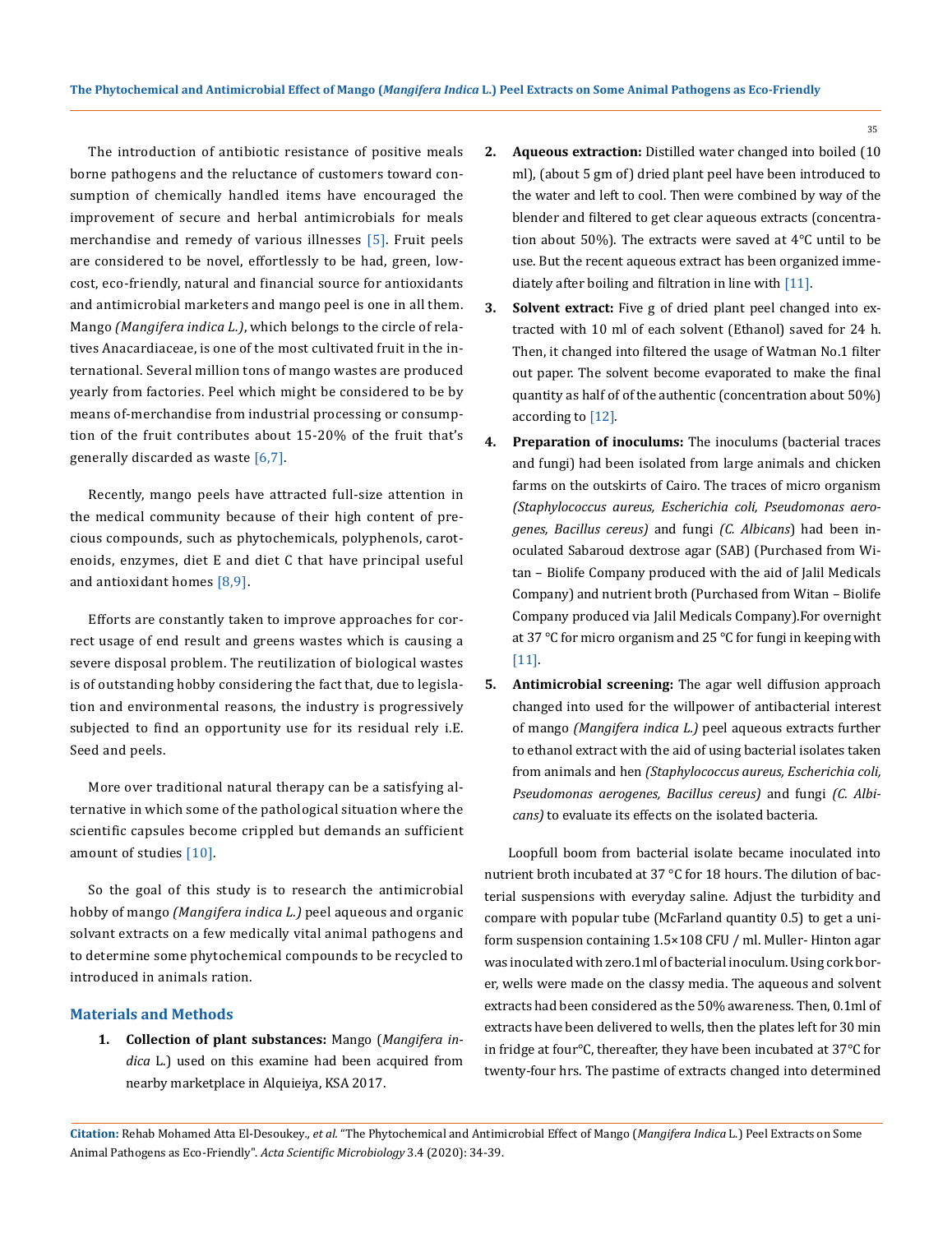by measuring the diameter of inhibition quarter in millimeter. All experiments were duplicated. Ciprofloxacin  $(10 \mu g)$  and penicillin  $(10 \mu g)$  used as positive manage even as distilled water  $(100 \mu g)$ µg) used as terrible manipulate for antibacterial screening aqueous extract. Nystatin (10 µg) changed into used as high quality manipulate at the same time as distilled water (a hundred  $\mu$ g) used as negative manage for antifungal screening. All chemicals used (Purchased from Witan – Biolife Company produced with the aid of Jalil Medicals Company) [11,13].

#### **Phytochemical tests**

- **1. Tannins test:** Amodified strategies stated in [11,13] changed into used to bepresented of tannins at the extracts, A few drops of Ferric chloride reagentwere brought for three ml of extract. A blueblack color refereed to the gift of tannins.
- **2. Alkaloids test:** A few drops of Marqus reagent (organized from blending 0.Five ml of Formaldehyde with 5ml of attention H2SO4), delivered to the 5 ml of extract. Turbidity refereed to the present of alkaloids [11,14].
- **3. Saponins test:** 3 ml of extract became added to the 2 ml of Ferric chloride, a white residue to be fashioned as evidence to the existing of Saponins [11,14].
- **4. Flavonoids test:** Flavonoids check have been enforce in conformity with [11,15]. 2ml of extract blend with Alcoholic KOH (zero. Five mol.), a yellow color as proofed to the existing of Flavonoids.

**5. Glygosides test:** 0.5g of grinded mango (*Mangifera indica L*.) dried peel changed into dissolved in 2ml of glacial acetic acid containing one drop of Ferric chloride answer, andthen underlaidwith 1 ml of attention H2SO4A brown ring indicated the existing of Glycosides [11,16]. All chemical compounds used (Purchased from Witan - Biolife Company produced by Jalil Medicals Company).

#### **Results**

The effects given in (Table 1) imply that the new and cold aqueous similarly to ethanol extracts of mango *(Mangifera indica L.)* dried peel had been evaluated for its antimicrobial activity in opposition to some medically important pathogens remoted from animals and chicken farms micro organism *(Staphylococcus aureus, Escherichia coli, Pseudomonas aerogenes, Bacillus cereus)* and fungi *(C. Albicans)* by means of agar properly diffusion technique. The ethanol peel extracts showed high antibacterial and antifungal effect against the all tested pathogenic samples whoever warm aqueous extract confirmed excessive antibacterial and antifungal impact besides on *E. Coli*, also cold aqueous extract showed impact only on *Bacillus, E.Coli and C. Albicans*. Also, phytochemical compoud of aqueous and ethanol peel extracts had been decided, consequences of the chemical exams give an explanation for the extracts of mango *(Mangifera indica L.)* peel comprise alkaloids, flavnoids, tannins and saponin compounds as proven in (Table 2).

| <b>Examined Fruits and Vegetables</b> | <b>Types of Extracts</b> | <b>Types of Examined Microbes</b> |                 |          |                      |              |
|---------------------------------------|--------------------------|-----------------------------------|-----------------|----------|----------------------|--------------|
| <b>Peels Powder</b>                   |                          | <i>S aures</i>                    | <b>Bacillus</b> | E coli   | <b>Ps.</b> eurogenes | C albicans   |
| mango (Mangifera indica L.)           | Hot aqueous extract      | 17                                | 16              | $\theta$ | 15                   | 15           |
|                                       | Cold aqueous extract     | $\theta$                          | 21              | 16       | 0                    | 12           |
|                                       | ethanol                  | 22                                | 18              | 18       | 16                   | 13           |
| $Control +ve$                         | Ciprofluxacin            | 25                                | 34              | 20       | 30                   | $\Omega$     |
| Control +ve                           | Bacitracin               | 33                                | 36              | 17       | 22                   | $\mathbf{0}$ |
| Control +ve                           | Nystatin                 | $\Omega$                          | $\theta$        | $\theta$ |                      | 16           |
| Control-ve                            | Distelled water          | 0                                 | $\Omega$        | $\Omega$ | 0                    | $\theta$     |

**Table 1:** Antimicrobial activity of mango (Mangifera indica L.) peel aqueous and ethanol extracts against some animal pathogen in (mm).

**Citation:** Rehab Mohamed Atta El-Desoukey*., et al.* "The Phytochemical and Antimicrobial Effect of Mango (*Mangifera Indica* L.) Peel Extracts on Some Animal Pathogens as Eco-Friendly". *Acta Scientific Microbiology* 3.4 (2020): 34-39.

36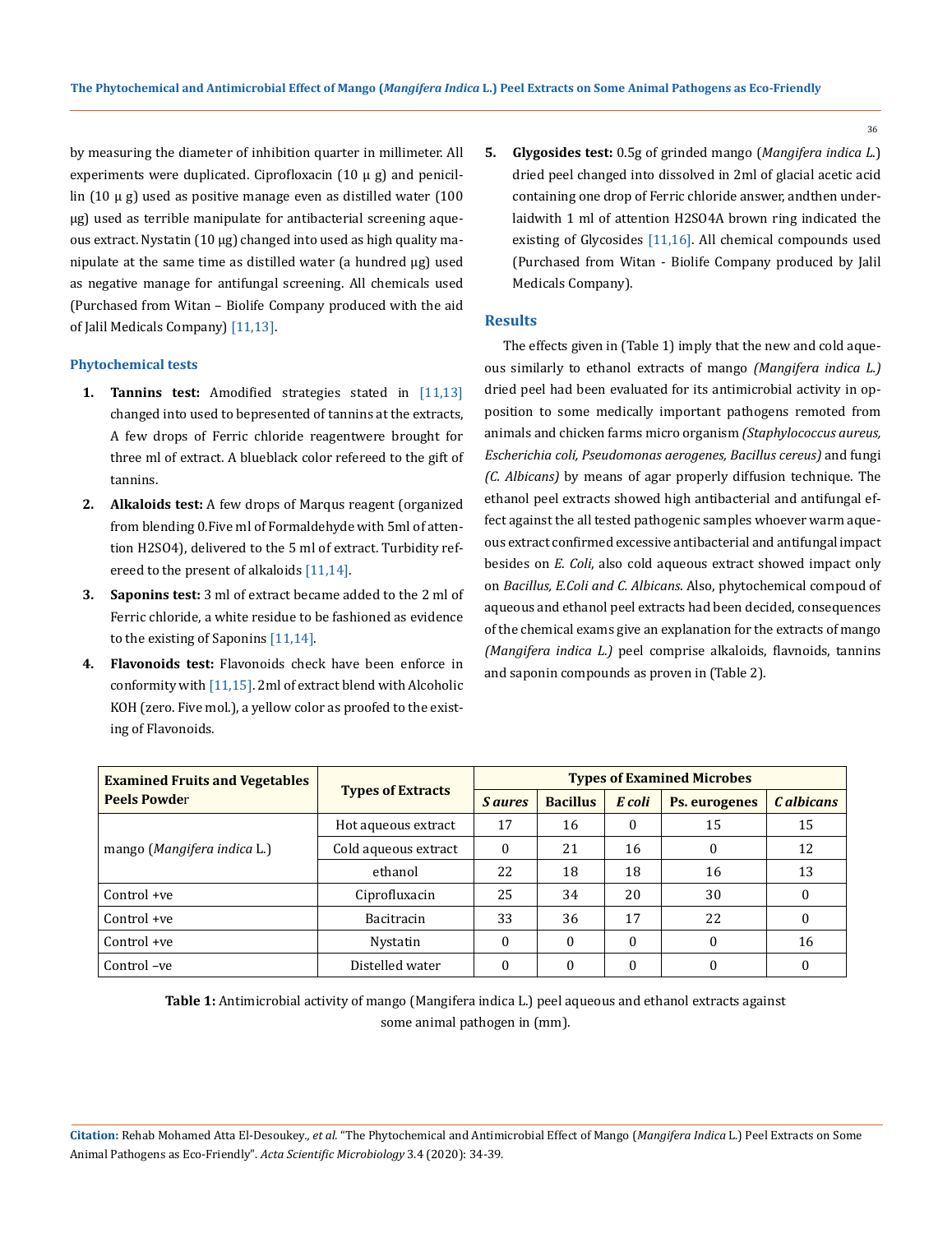| <b>Plant Extracts</b><br><b>Phytochemical Tests</b> | Mango (Mangifera indica L.) |  |  |  |
|-----------------------------------------------------|-----------------------------|--|--|--|
| Flavonoids Test                                     |                             |  |  |  |
| Alkaloids Test                                      |                             |  |  |  |
| Glygosides Test                                     | +                           |  |  |  |
| Saponins Test                                       | +                           |  |  |  |
| <b>Tannins Test</b>                                 |                             |  |  |  |

**Table 2:** The phytochemical compounds in mango (Mangifera indica L.) peel aqueous extracts

+ (contain this phytochemical compound).

# **Discussion**

From the historic time exceptional cultures around the world have used herbs and plants as a treatment in distinctive diseased circumstance and hold health. Many capsules prescribed today in contemporary medicinal device are derived from plants. Synthetic drug is known for its toxicity which now and again needs extreme clinical interest. So within the current beyond the practice of herbalism has got popularity around the world such as the advanced international locations due to its potency and apparent protection profile. Medicinal flora play a key function in human fitness care. About 80% of the world population is based on using conventional remedy, that's predominantly based totally on plant fabric. Scientific studies to be had on medicinal plant life suggest that promising phytochemicals may be evolved for many fitness issues [17,18]. More over some of the pathological circumstance where the scientific pills turn out to be crippled but traditional natural therapy can be a fulfilling alternative which needs an ample quantity of research [15]. The use of and look for drugs and nutritional dietary supplements derived from vegetation have improved in latest years. Ethnopharmacologists, botanists, microbiologists, and herbal-merchandise chemists are combing the Earth for phytochemicals and "leads" which can be evolved for remedy of diseases [19].

Peels of various fruits and greens are commonly taken into consideration as waste product and are generally thrown away through us. But distinct studies carried out on peels revealed the presence of vital ingredients, which can be used for pharmaceutical purpose. Number of components having activities like antioxidant, antimicrobial, antiinflammatory, antiproliferative and so forth. Were isolated from extraordinary peels [20]. The gift study

aimed to analyze the antimicrobial activity of mango *(Mangifera indica L.)* peel aqueous and natural solvant extracts on some medically essential animal pathogens and to decide some phytochemical compounds to be recycled to delivered in animals ration.

Mango is local to tropical areas of worldwide and India ranks first in its production. Mango, being a seasonal fruit, is processed for diverse merchandise which include puree, leather-based, nectar, pickles, canned slices and pickles which have global reputation [8]. Antioxidant activity of peels of ripe and uncooked mango in acetone extract turned into decided the usage of unique antioxidant models consisting of lowering electricity hobby, DPPH loose radical scavenging interest, soybean lipoxygenaseinhibition, iron triggered lipid peroxidation of liver microsomes. Results confirmed that the IC50 values were in the range of one.39-5.24 lg of gallic acid equivalents. On phytochemical evaluation acetone extract of mango peel became located to include polyphenols, anthocyanins and carotenoids [6]. In any other look at, the loose radical scavenging sports of mango flesh and peel extracts had been evaluated by using electron spin resonance and it became determined that mango peel extract exhibited more potent loose radical scavenging ability on 1, 1-diphenyl-2-picrylhydrazyl and alkyl radicals than mango flesh extract without any relation to its ripeness [9].

Mango peel is a rich supply of phenolic compounds, which show off antioxidant hobby [21]. The most important phenolic compounds found in mango peel extract are said to be syringic acid, quercetin, mangiferin pentoside and ellagic acid [8]. Phenolic compounds are located to have antiviral, antibacterial and anti inflammatory pastime [22].

Ethyl acetate fraction and ethanol crude extracts of mango peel are reported to showcase strong antifungal activity towards pathogenic fungus inclusive of Rhizoctonia solani [23]. In case of unripe mango peel, superior fungal inhibition become observed with 95% methanol extract than ninety five% ethanol extract and the inhibition of methylene chloride extract become more than ethyl acetate [24]. The  $\sim$  159  $\sim$  principal aspect for antifungal pastime was discovered to be five- (12-heptadeconyl)-resorcinol [25].

In agreement with the previous results as shown in (Table 1) imply that the hot and cold aqueous similarly to ethanol extracts of mango (*Mangifera indica L.)* dried peel were evaluated for its antimicrobial effect against a few medically crucial pathogens remoted

37

**Citation:** Rehab Mohamed Atta El-Desoukey*., et al.* "The Phytochemical and Antimicrobial Effect of Mango (*Mangifera Indica* L.) Peel Extracts on Some Animal Pathogens as Eco-Friendly". *Acta Scientific Microbiology* 3.4 (2020): 34-39.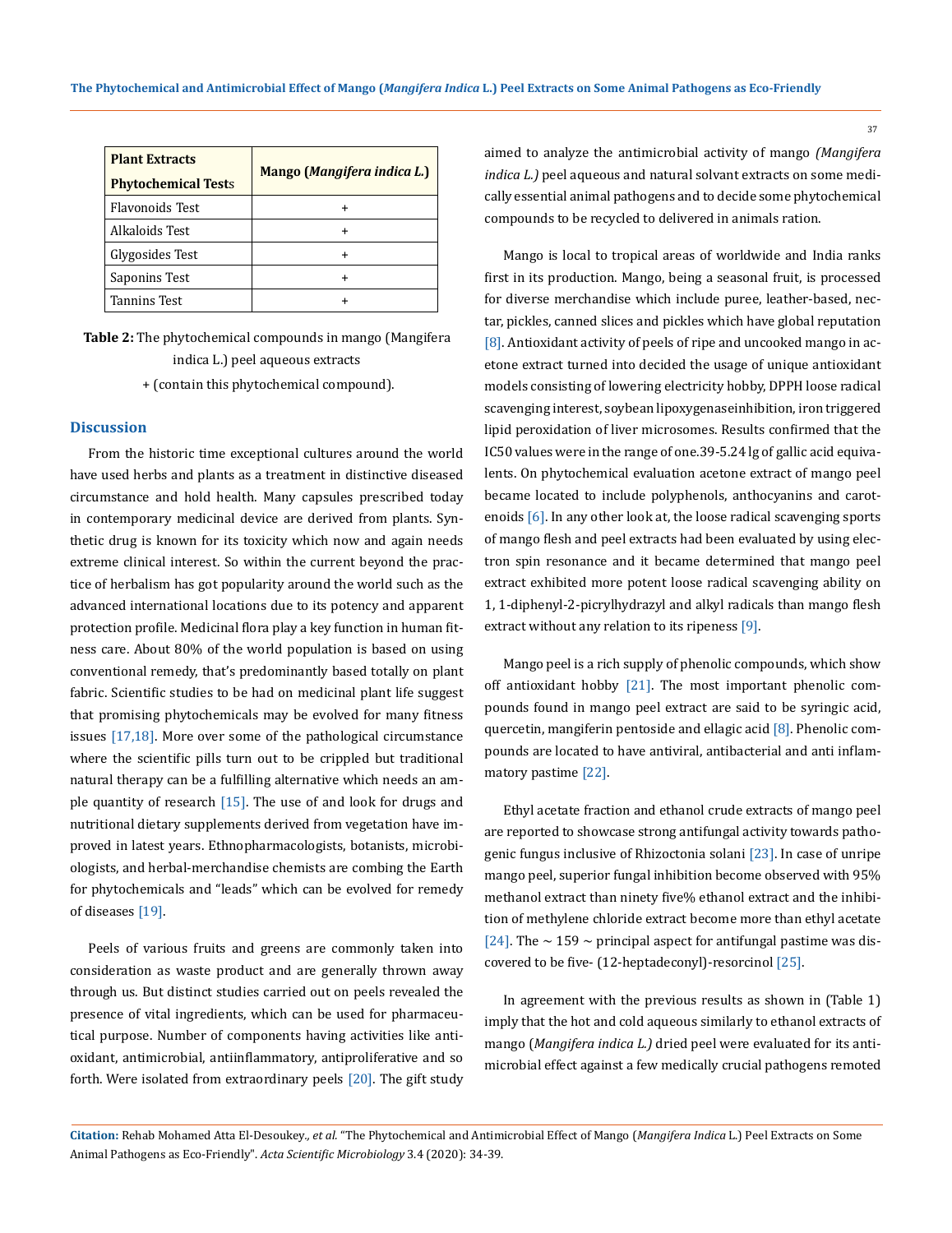from animals and chicken farms bacteria *(Staphylococcus aureus, Escherichia coli, Pseudomonas aerogenes, Bacillus cereus)* and fungi *(C. Albicans*) by agar well diffusion approach. The ethanol peel extracts showed high antibacterial and antifungal impact towards the all examined pathogenic samples whoever hot aqueous extract confirmed excessive antibacterial and antifungal effect besides on *E. Coli,* additionally cold aqueous extract showed effect most effective on *Bacillus, E. Coli and C. Albicans* In widespread, the Gramwonderful lines of micro organism tested regarded to be more sensitive to the extracts. However, this take a look at additionally facts a full-size susceptibility of some of the tested Gram-poor bacteria. According to literature, the antimicrobial interest may be inspired through the phenolic compounds [3,17-19]. Culmination, as wealthy assets of phenolic compounds have been paid a unique interest [3,26-28].

Kim., *et al*. [29] and Kim. *et al.* [30] who tested the antioxidant ability of ripened and unripened peels of various mango cultivars via overall phenolic estimation. They found better general phenolic content material ninety - one hundred ten mg/g in ripened peels compared to uncooked 55 - 85 mg/g on dry foundation. They concluded that the entire phenolic contents had been laid low with adulthood degree, cultivar type and agronomic practices. The high bioactive and phytochemical content of mango peels may additionally sell their use as antioxidant, antiproliferative, antimutagenic and different health promoting houses [8, 31].

In regard to the previous outcomes. Phytochemical compoud of aqueous and ethanol peel extracts were determined, results of the chemical tests give an explanation for the extracts of mango *(Mangifera indica L.)* include alkaloids, flavnoids, tannins and saponin compounds as shown in (Table 2).These findings are in agreement with measured total phenolic contents of the samples [3,29-31].

#### **Conclusion**

The unsafe effects of synthetic antioxidants and the emergence of antibiotic resistant traces have revived the search for antioxidant and antimicrobial marketers from natural sources. From exclusive research performed on peels, it's been located that peels of culmination and veggies maintain a splendid capability to function a supply of newer, effective, more secure and higher antioxidant and antimicrobial sellers. The gift look at virtually highlights that mango peel powder possess brilliant nutraceutical potential which become exhibited through its effective antimicrobial pastime in opposition to various food borne pathogens thereby indicating its use as a nutritional and healing agent in meals industry. The have a look at additionally recommends the use of mango peel powder in daily existence recipes as it enriched the recipes nutritionally and additionally gave an precise flavor and flavour to the dishes and in ration for animals. Additionally, utilization of mango peels no longer only promotes fee addition but also allows to lessen waste generation, environmental pollution and reduced value in waste disposal.

### **Bibliography**

- 1. Parastoo Karimi Alavijeh., *et al*[. "A study of antimicrobial activ](http://www.imedpub.com/articles/a-study-of-antimicrobial-activity-of-few-medicinal-herbs.pdf)ity of few medicinal herbs". *[Asian Journal of Plant Science and](http://www.imedpub.com/articles/a-study-of-antimicrobial-activity-of-few-medicinal-herbs.pdf)  Research* [2 \(2012\): 496-502.](http://www.imedpub.com/articles/a-study-of-antimicrobial-activity-of-few-medicinal-herbs.pdf)
- 2. [Piddock KJV and R Wise. "Mechanism of resistance of quino](https://academic.oup.com/jac/article/23/4/475/763598)lones and clinical perspective". *[Journal of Antimicrobial chemo](https://academic.oup.com/jac/article/23/4/475/763598)therapy* [23 \(1989\): 475-483.](https://academic.oup.com/jac/article/23/4/475/763598)
- 3. Sara Jelodarian., *et al*[. "Evaluation of antimicrobial activity of](https://www.ncbi.nlm.nih.gov/pmc/articles/PMC4075692/)  [Malus domestica fruit extract from Kashan area Avicenna".](https://www.ncbi.nlm.nih.gov/pmc/articles/PMC4075692/) *In[ternational Journal of Phytomedicine](https://www.ncbi.nlm.nih.gov/pmc/articles/PMC4075692/)* 3.1 (2013): 1-6.
- 4. Yigit D., *et al*[. "Antioxidant and antimicrobial activities of bitter](https://www.ncbi.nlm.nih.gov/pubmed/19330262)  [and sweet apricot \(Prunus armeniaca L.\) kernels".](https://www.ncbi.nlm.nih.gov/pubmed/19330262) *Brazilian [Journal of Medical and Biological Research](https://www.ncbi.nlm.nih.gov/pubmed/19330262)* 42 (2009): 346-352.
- 5. Jadhav S., *et al*[. "Inhibitory activity of yarrow essential oil on](https://www.sciencedirect.com/science/article/abs/pii/S0956713512003064)  [Listeria planktonic cells and biofilms".](https://www.sciencedirect.com/science/article/abs/pii/S0956713512003064) *Food Control* 29 (2013): [125-130.](https://www.sciencedirect.com/science/article/abs/pii/S0956713512003064)
- 6. Beerh OP., *et al*[. "Utilization of mango waste: recovery of juice](http://agris.fao.org/agris-search/search.do?recordID=US201302503211)  from waste pulp and peel". *[Journal of Food Science and Tech](http://agris.fao.org/agris-search/search.do?recordID=US201302503211)nology* [13 \(1976\): 138-141.](http://agris.fao.org/agris-search/search.do?recordID=US201302503211)
- 7. Priyanka Asai Thambi., *et al*[. "Antimicrobial efficacy of mango](https://www.semanticscholar.org/paper/Antimicrobial-efficacy-of-mango-peel-powder-and-of-Thambi-John/e0f444c7b20032fa39179d38ef5ad40397ecfb5a)  [peel powder and formulation of recipes using mango peel](https://www.semanticscholar.org/paper/Antimicrobial-efficacy-of-mango-peel-powder-and-of-Thambi-John/e0f444c7b20032fa39179d38ef5ad40397ecfb5a)  powder (Mangifera indica L.)". *[International Journal of Home](https://www.semanticscholar.org/paper/Antimicrobial-efficacy-of-mango-peel-powder-and-of-Thambi-John/e0f444c7b20032fa39179d38ef5ad40397ecfb5a)  Science* [2.2 \(2016\): 155-161.](https://www.semanticscholar.org/paper/Antimicrobial-efficacy-of-mango-peel-powder-and-of-Thambi-John/e0f444c7b20032fa39179d38ef5ad40397ecfb5a)
- 8. Ajila CM., *et al*[. "Mango peel powder: A potential source of](https://www.sciencedirect.com/science/article/pii/S1466856409001192)  [antioxidant and dietary fiber in macaroni preparations".](https://www.sciencedirect.com/science/article/pii/S1466856409001192) *In[novative Food Science and Emerging Technologies](https://www.sciencedirect.com/science/article/pii/S1466856409001192)* 11 (2010): [219-224.](https://www.sciencedirect.com/science/article/pii/S1466856409001192)
- 9. Kim HJYH., *et al*[. "Antioxidant and antiproliferative activities](http://agris.fao.org/agris-search/search.do?recordID=US201301807795)  [of mango \(Mangifer aindica L.\) flesh and peel".](http://agris.fao.org/agris-search/search.do?recordID=US201301807795) *Food Chemistry* [121 \(2010\): 429-436.](http://agris.fao.org/agris-search/search.do?recordID=US201301807795)

**Citation:** Rehab Mohamed Atta El-Desoukey*., et al.* "The Phytochemical and Antimicrobial Effect of Mango (*Mangifera Indica* L.) Peel Extracts on Some Animal Pathogens as Eco-Friendly". *Acta Scientific Microbiology* 3.4 (2020): 34-39.

38